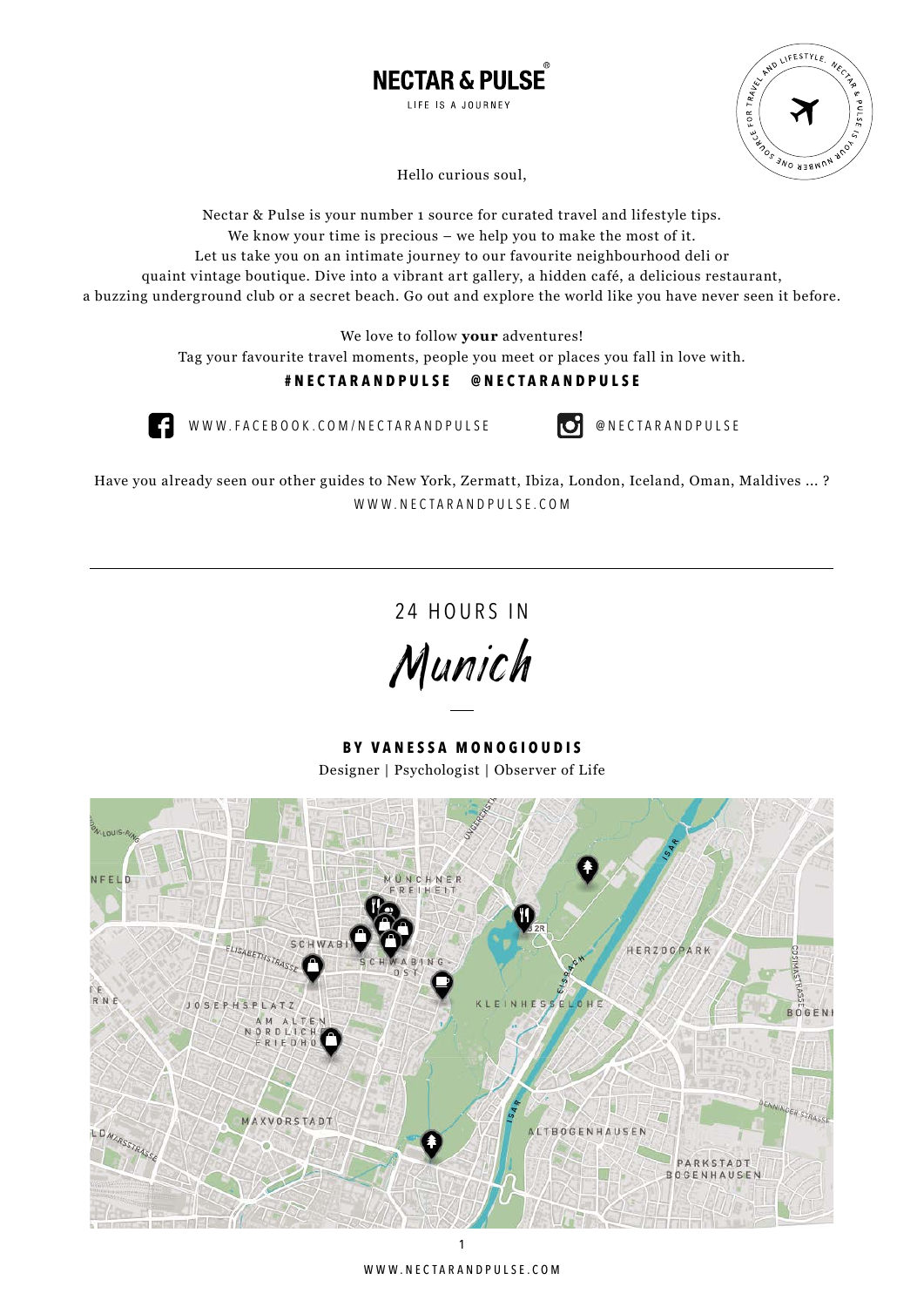## **m y perfect 24 hours in Munich**

For me and my family our two favourite places are home and the hood. We live in Munich, in the district Schwabing, and we don't own a car. We love to have everything around us, within walking distance.

A perfect day starts with a long breakfast. If we don't do breakfast at home, we love to go to **Café Reitschule**. It's perfect with kids because it is spacious, has a beautiful terrace and a nice view, not just of the horses, but also of the **English Garden**.

Café Reitschule is right next to the park, so it's ideally situated to go for a nice long walk afterwards, take a break at one of the many playgrounds, watch the ducks or the surfers at the **Eisbach-Welle**.

For a small lunch one of the many beer gardens in the English Garden is perfect, for example the one at **Seehaus**. You can also bring your own food and just get the drinks there.

After that it's time for a stroll through our neighbourhood with some (window-)shopping. There are lots of nice little stores! Make sure you go to **Anni Bazar** for cool kids-stuff (because cool starts early!), to **Sunday in Bed** for everything you need for, well, a Sunday in bed, and to **Zentgraf** and **Azucar** for beautiful fashion and accessories. Last but not least stop by **Weißglut**, a concept store featuring young design (mostly in white).

When you get a little hungry in between take a break at one of the many little cafés in the area or, even better, visit our favourite **fruit stand**. The owner Vito will recommend to you the most delicious Italian pears or figs (according to season).

Just make sure you leave room for dinner. We love to have "Schnitzel" and "Schweinsbraten" at **Kaisergarten**. And a nice cool beer of course. My perfect 24 hrs end with ice cream for dessert. My favourite ice cream place in Schwabing is **Bartu Bio-Eis Manufaktur**. And while we enjoy their delicious sorbets, we slowly walk home through the busy streets of our neighbourhood.

Enjoy exploring, Vanessa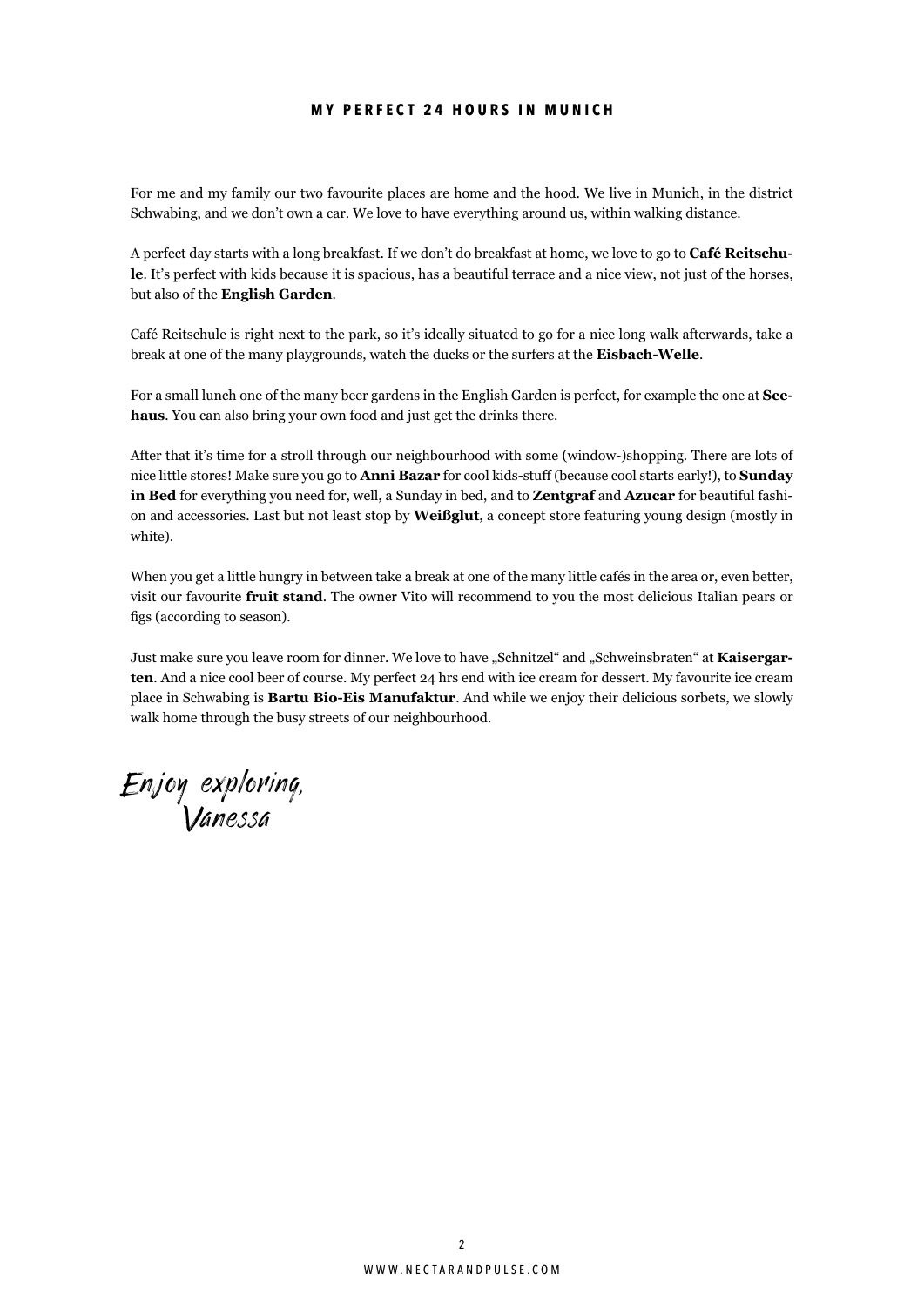### **C afé R eitschule**

C a f é Königinstraße 34, Munich, Germany www.cafe-reitschule.de

A Schwabing legend. No hipsters. Mostly young mums.





## **ESCAPE**

**E nglish G arden**

Englischer Garten, Munich, Germany

No matter if you are looking for quiet or for buzz, you'll find your perfect spot in Munich's green heart.

#### **E isbach Welle**

**ESCAPE** Eisbachwelle, Prinzregentenstraße, Munich, Germany

It is so much fun to watch the surfers go crazy on this artificial wave. A true landmark of Munich!



#### emiestraße a Siegestor ristische Fakultät der Ludwig-Maximil **MAXVORSTADT** ÷m Technische<br>Universität Müncher F Alte Pinakothek <sup>e</sup> enstraße Pinakothek der Moderne the Galerie<br>vachhaus Google Kartendaten @ 2016 GeoBasis-DE/BKG (@2009), Google Nutzungsbed

enstraße

## **A nni B azar**

Shop Türkenstraße 63, Munich, Germany www.annibazaar.com

The coolest fashion brands for our little buddy, plus beautiful interior accessories.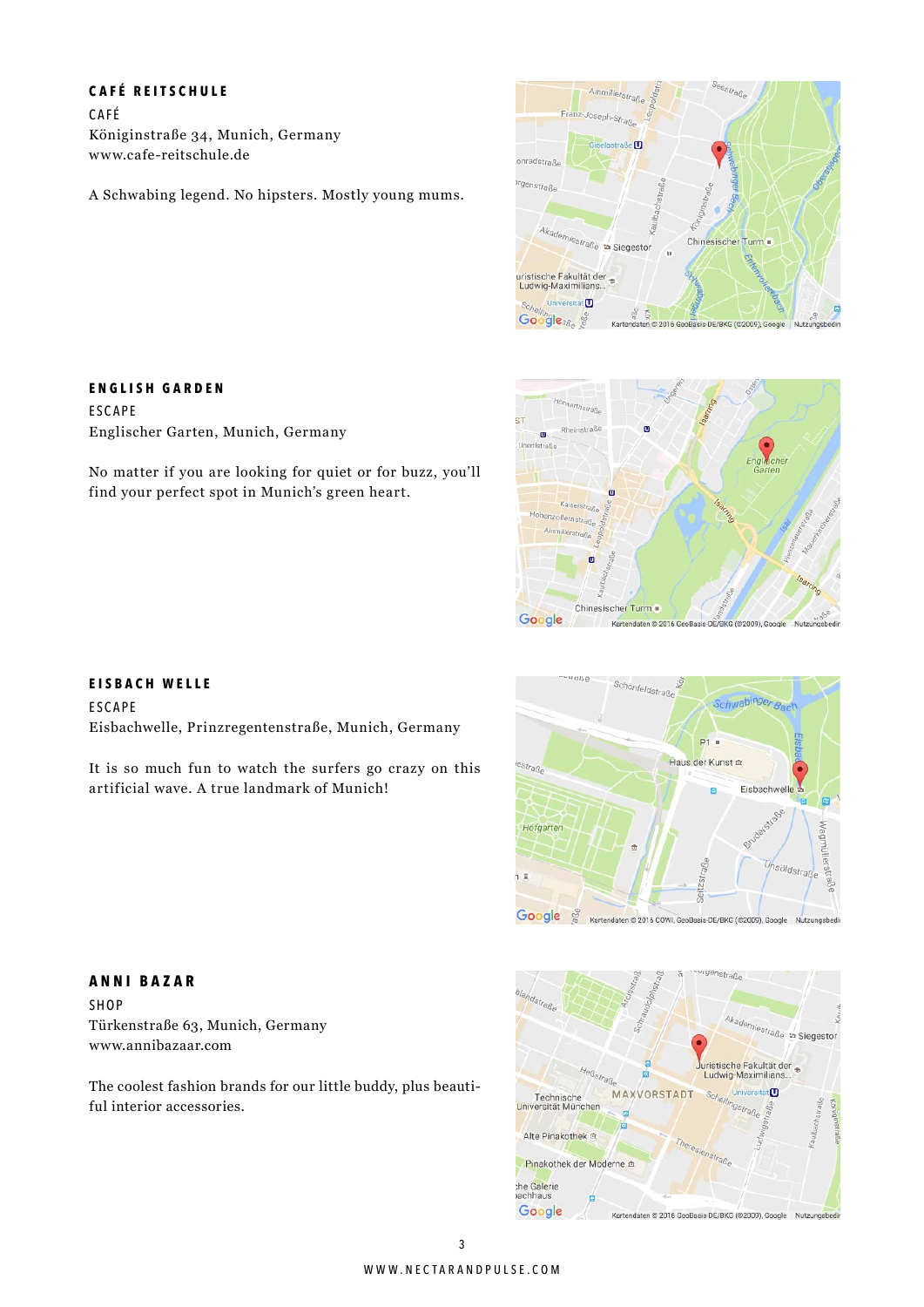#### **S unday in B e d**

Shop Ainmillerstraße 28, Munich, Germany www.sundayinbed.de

Ainmillerstraße 10, Munich, Germany

www.facebook.com/zentgraf-117617151587344/

Dresses! Shoes! Wonderful Scandinavian and French la-

Enter the store and get a cosy weekend feeling immediately.







**Z entgraf SHOPS** 

Shop

bels.

Hohenzollernstraße 20, Munich, Germany www.facebook.com/Azucar-fashionstore-124134181118391/

Forever in love with this store since I got my Lala Berlin cashmere scarf on sale here.





# **Weissglut**

shop Hohenzollernstraße 8, Munich, Germany www.weissglut-design.de

Beautiful little things for everyone who loves white and clean design.